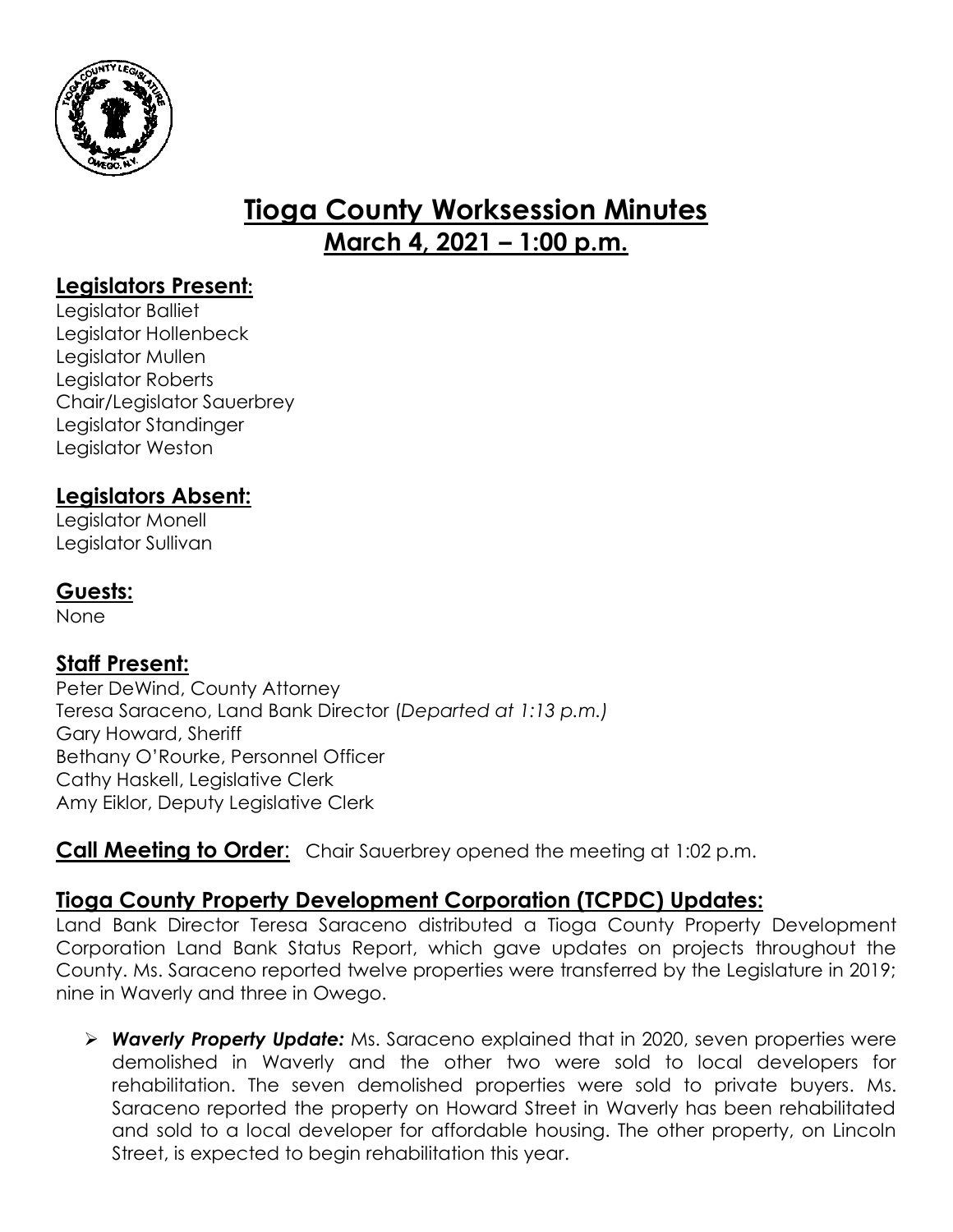- *Owego Side Lot Property Update:* Ms. Saraceno reported two of the three properties in Owego will become residential development projects. The third property is scheduled to be a Side Lot Program on Chestnut Street. Ms. Saraceno believes the house next door to this lot is expected to sell for further expansion of the side lot.
- *Owego Residential Redevelopment Project:* Ms. Saraceno explained that in 2019, Tioga County Property Development Corporation (TCPDC) received a \$500,000 grant from Enterprise Community Partners. In 2020, Enterprise Community Partners awarded another grant for \$560,000 to Tioga County. The additional grant will allow TCPDC to begin demolition and relocation on Temple and Liberty Streets in Owego.

Ms. Saraceno reported sale agreements are already in place and TCPDC is now working on the closings. She explained that TCPDC is partnering with Ithaca Neighborhood Housing Services (INHS) to construct at least 40 residential units and six townhomes.

Ms. Saraceno reported TCPDC would demolish eight structures, a garage, and a barn in order to begin work on this project. She expects work to take place now through the Third Quarter of 2021. Ms. Saraceno explained, once all structures have been demolished, INHS can begin the construction phase.

Legislator Mullen inquired if INHS is buying the properties from Tioga County. Ms. Saraceno replied, yes. She reported sale price has yet to be determined as it depends on appraisals, which Land Bank is looking into now.

Ms. Saraceno reported some tenants from Temple Street are working with Tioga Opportunities on relocation. A budget, approved by Enterprise, includes budget lines for security deposits, moving expenses, and other expenditures related to relocation. Ms. Saraceno reported about half of the tenants have already relocated. She anticipates the other half will be relocated by the end of March into April. Ms. Saraceno explained after all tenants have relocated, the demolition will go out for bids. She is hopeful bidding will occur by July.

Legislator Mullen asked if the townhomes would be owned or rented. Ms. Saraceno reported the townhomes will be rented as affordable housing. Legislator Mullen stated once construction is complete, the area will look a lot better. Ms. Saraceno agreed and will present a conceptual of the project in the future.

Legislator Roberts stated new properties could flood the rental market. Ms. Saraceno explained she doesn't think the project will flood the markets as those being relocated are having trouble finding decent, affordable apartments in downtown Owego.

Personnel Officer Bethany O'Rourke asked if the proposed housing is based on age or income requirements. Ms. Saraceno stated the housing is for low to moderate income individuals or families, such as senior citizens or young families. She explained that low to moderate in Tioga County is actually quite high compared to other areas of New York State. Ms. Saraceno reported INHS vets all prospective tenants that meet income criteria.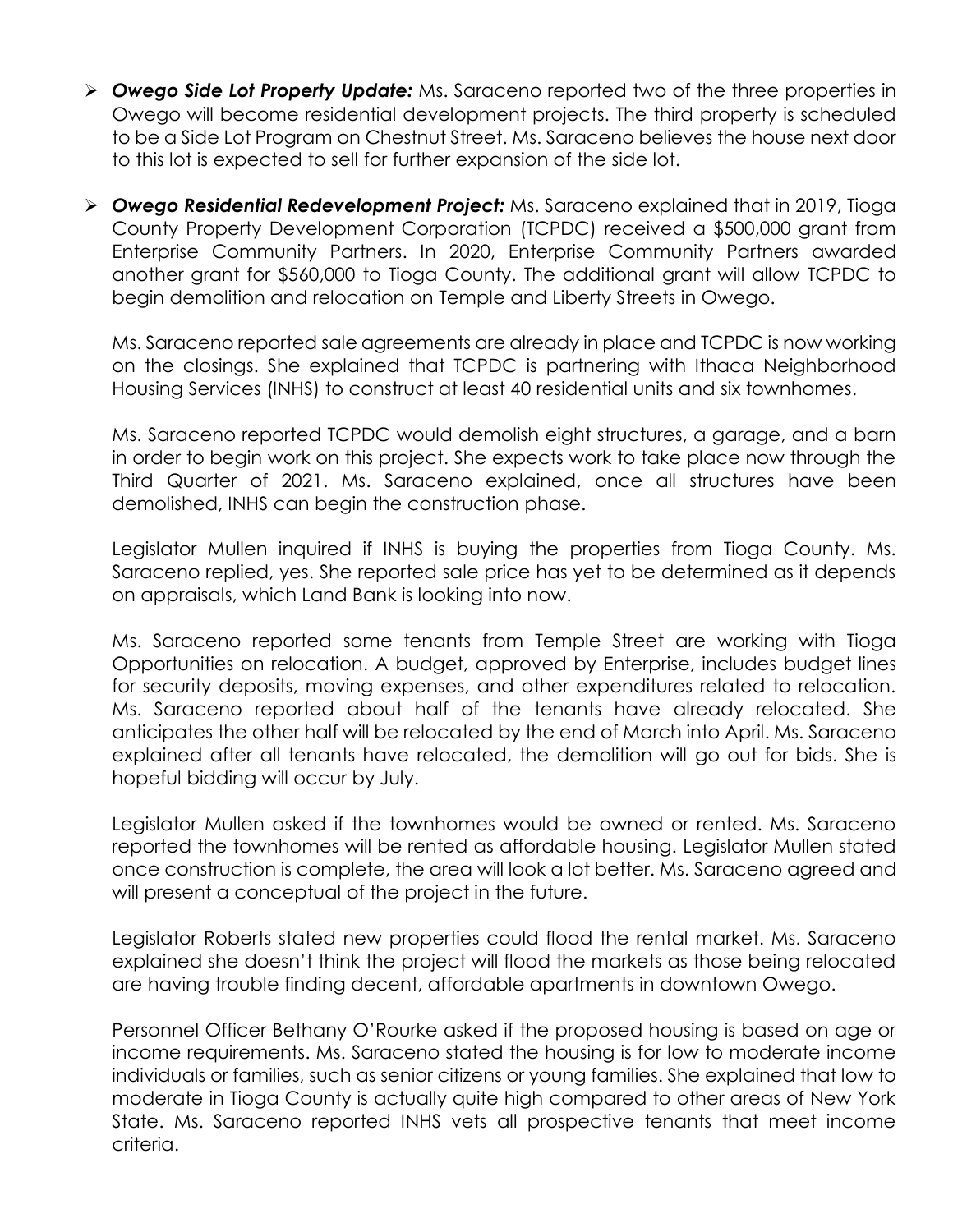Legislator Hollenbeck asked Ms. Saraceno if the project's budget is in good shape. She replied, yes.

Legislator Weston inquired if the grant monies are protected. Ms. Saraceno answered yes and explained that Enterprise already received the money from the Attorney General's Office.

- *Modify Administrative Services Agreement Extension:* Ms. Saraceno stated the Modified Administrative Services Agreement between TCPDC and Tioga County Economic Development and Planning will need to be extended from June 2021 through December 31, 2021 in order for construction to continue. Ms. Saraceno will come back at a further date to discuss the extension.
- *Village of Candor Grant Application:* Ms. Saraceno reported Land Bank applied for New York Main Street Downtown Grant for the Village of Candor. The grant requested \$500,000 for interior and exterior renovations on 80, 82, and 84 Main Street in Candor. Ms. Saraceno explained the grant is technically considered 2020 monies as submissions opened late due to COVID-19. Awards are expected to be announced by the end of April.

**Approval of Worksession Minutes**: On motion of Legislator Roberts, seconded by Legislator Balliet, the February 18, 2021 minutes were unanimously approved.

**Action Items:** Currently, there are no action items.

**Legislative Support:** Legislative Clerk Haskell asked for approval of the February 4, 2021 Legislative Support committee minutes. On motion of Legislator Roberts, seconded by Legislator Hollenbeck and unanimously carried, the minutes were approved.

Legislative Clerk Haskell reported the following:

- Home Rule Request Forms for 911 Surcharge was mailed on February 9, 2021. Ms. Haskell received notification from Senator Akshar's office that they were received on February 24, 2021. The forms were filed with the attorney's and the Bill was requested out of committee. Ms. Haskell will keep the Legislature informed of any developments.
- Ms. Haskell gave a friendly reminder that the Board of Ethics will have one vacancy that needs to be filled by March 31, 2021.
- The Legislative Clerk/County Auditor 2020 Annual Report has been submitted to the Legislators and will be posted on the County website.
- Legislative Clerk Haskell will be switching back to her normal working hours, effective April 1, 2021. She will be working 8:00 a.m.-4:00 p.m. and Deputy Legislative Clerk Eiklor will work 9:00 a.m.-5:00 p.m.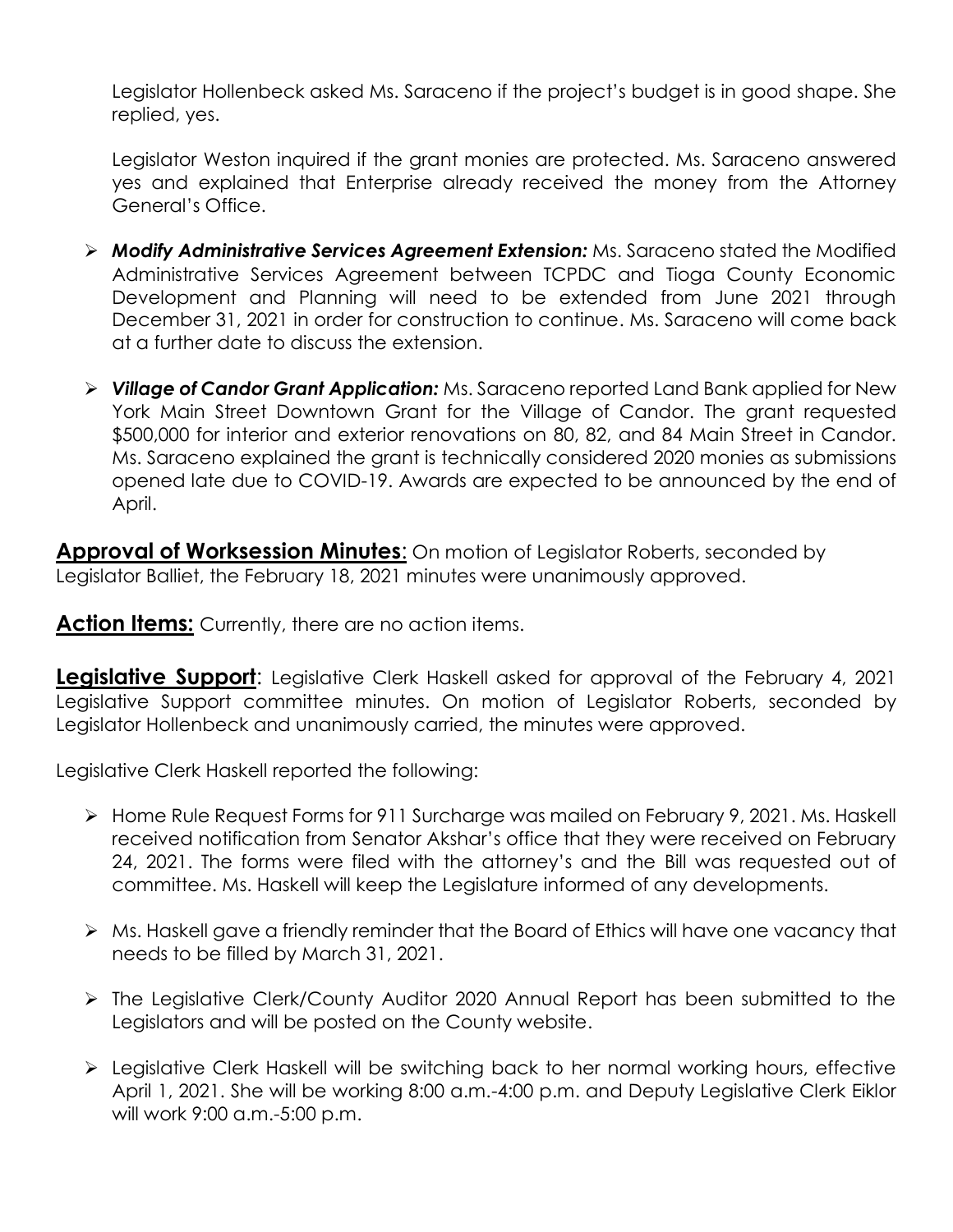- All seven Legislators in attendance completed the Policy Review/Attestations on Ethics, Workplace Violence, and Comprehensive Information Security. Once Legislators Monell and Sullivan complete them, the entire Legislature & Legislative Clerk's office will be in compliance by the March 31, 2021 deadline.
- Ms. Haskell printed out Financial Disclosure Forms for all Legislators and put them in their mailbox. This needs to be completed by May 15, 2021.

Legislative Clerk Haskell noted the following upcoming Legislative Meetings:

- The Institute for Advancement (I4A) graduation ceremony will take place at the March 9, 2021 Regular Legislature Meeting. Ms. Haskell explained that I4A is a succession planning program for Tioga County employees.
- There will be a Public Hearing on March 18, 2021 followed by the Fourth Special Legislature Meeting of 2021 to Authorize Grant Application to NYS HCR OCR CDBG for 2020 Program Year. **UPDATE: ED&P notified the Legislative Office on March 5, 2021 that they have chosen not to pursue this grant opportunity at this time; therefore, the public hearing and special meeting are cancelled.**

**Resolutions:** Ms. Haskell reviewed the agenda and resolutions for the March 9, 2021 Legislature meeting with discussion occurring on the following:

- *Adopt Tioga County Pandemic Operations Plan-* Chair Sauerbrey reported the Pandemic Operations Plan was a mandate by the Governor. Chair Sauerbrey thanked ED&P Planning Director Elaine Jardine for organizing, creating, and working on the Plan. Chair Sauerbrey explained that County Attorney DeWind advised the Legislature to adopt the plan via resolution.
- *Amend Employee Handbook: Rules of the Legislature and Financial Rules – Fixed Assets-*Legislative Clerk Haskell explained this resolution is needed based on the decision and the adopted resolution last month to move Records and Fixed Assets from the IT Department to the County Clerk's Office.
- *Authorize Waiver 90-Day Hiring and Approve Salary Above Hiring Base Deputy Sheriff Position-Sheriff's Office-* Ms. Haskell reported this resolution did not go through Public Safety Committee. However, Undersheriff Hallett discussed it with the committee and everyone was in agreement to put the resolution through.

Sheriff Howard was at the meeting to answer questions or concerns. Legislator Mullen explained Public Safety, Probation, & DWI Committee was pleased with the resolution as the Sheriff's Department is hiring a ten*-*year veteran from the Ithaca Police Department. Legislator Mullen reported the new hire is a Certified Police Fitness Instructor, which will greatly benefit Tioga County. Previously, the Sheriff's Department had to send officers to Broome County to complete physical tests. Now, the newly hired Deputy can complete tests with her fellow officers at the Sheriff's Department.

Legislative Clerk Haskell stated she will add the resolution to the agenda for the March 9, 2021 Regular Legislature Meeting.